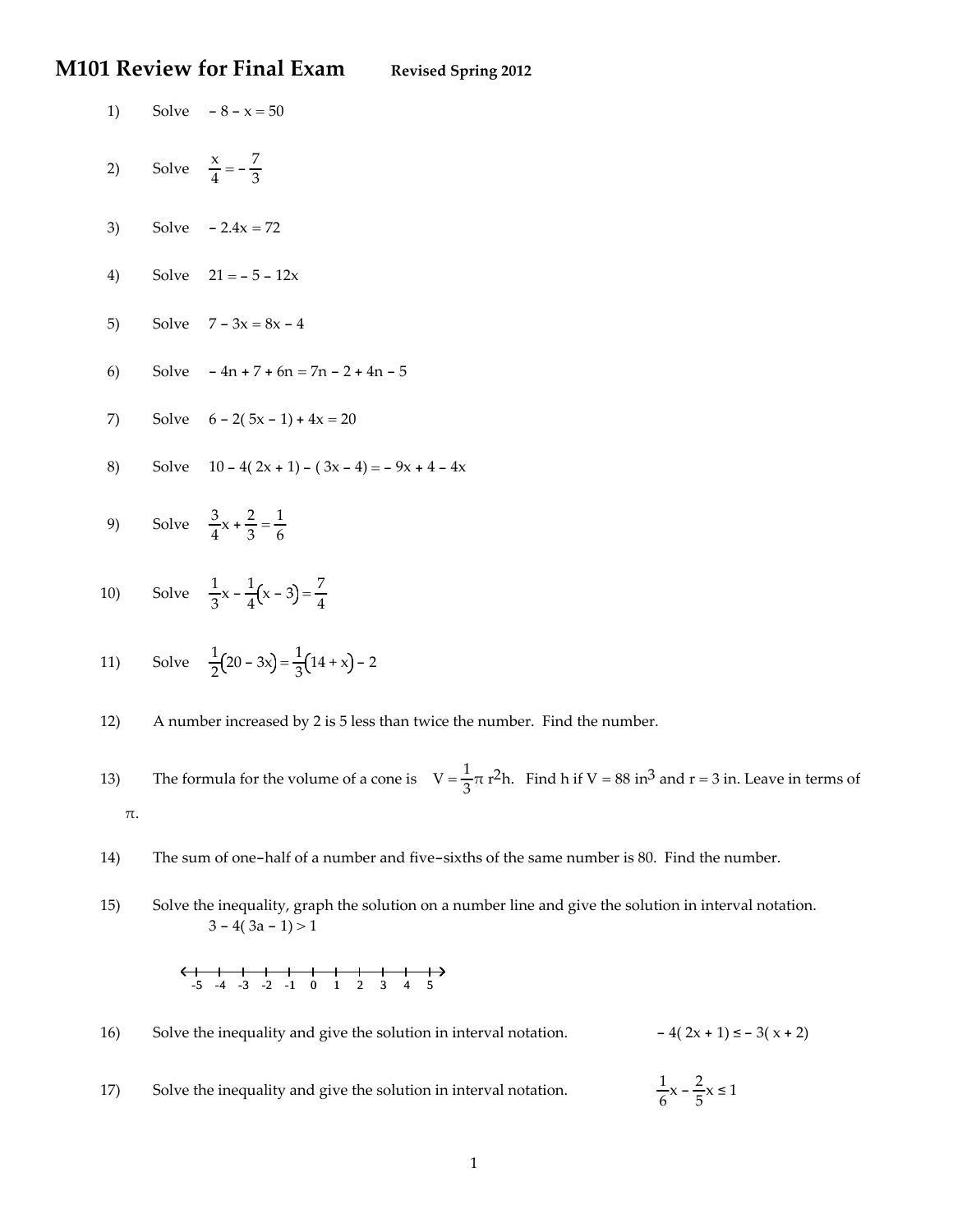18) Solve the inequality and give the solution in interval notation.  $0.08x + 0.04(x - 100) > 32$ 

- 19) Solve the inequality and give the solution in interval notation.
- $\frac{1}{5}(x-1)-\frac{1}{6}(x+2) \leq \frac{1}{2}$ 2
- 20) This semester Don has scores of 83, 80, 86, and 90 on his exams. What must he average on the last two exams to have an average of greater than 86 for the semester?
- 21) What is 36% of 400?
- 22) 18% of what number is 54?
- 23) 90 is what percent of 500?
- 24) Mary finds a dress on sale for 40% off the original price. If the original price is \$72, what is a. the discount? b. the price after the discount?
- 25) Karen buys a new kitchen table for \$760. If the tax rate in her area is 6%, what is the cost after tax is added?
- 26) The sum of two numbers is 16. If one of the numbers is three times as large as the other, find the two numbers.
- 27) One of two complementary angles is two more than seven times the other. Find the measure of each angle. Complementary angles are angles that have a sum of 90.
- 28) Molly has 27 coins consisting of nickels, dimes, and quarters. The number of dimes is three less than twice the number of nickels, and the number of quarters is three times the number of nickels. How many of each coin does she have?
- 29) A coin collection consists of nickels and quarters. If there are 24 coins in the collection with a total value of \$3.00, how many of each coin are there?
- 30) The length of a rectangle is 3 inches less than twice the width. The perimeter is 54 inches. Find the dimensions of the length and width.
- 31) A bank robber leaves the scene of a crime driving at a rate of 60 mph. A half of an hour later, the police leave from the same location driving at a rate of 70 mph. How long will it take the police to overtake the robber?
- 32) Two hikers started from opposite ends of a 29-mile trail. One hiker walked 1.25 mph slower than the other hiker, and they met after 4 hours. How fast did each hiker walk?
- 33) A total of \$15,000 is invested in two accounts. One of the accounts earns 12% per year, while the other earns 10% per year. If the total interest earned in the first year is \$1600, how much was invested in each account?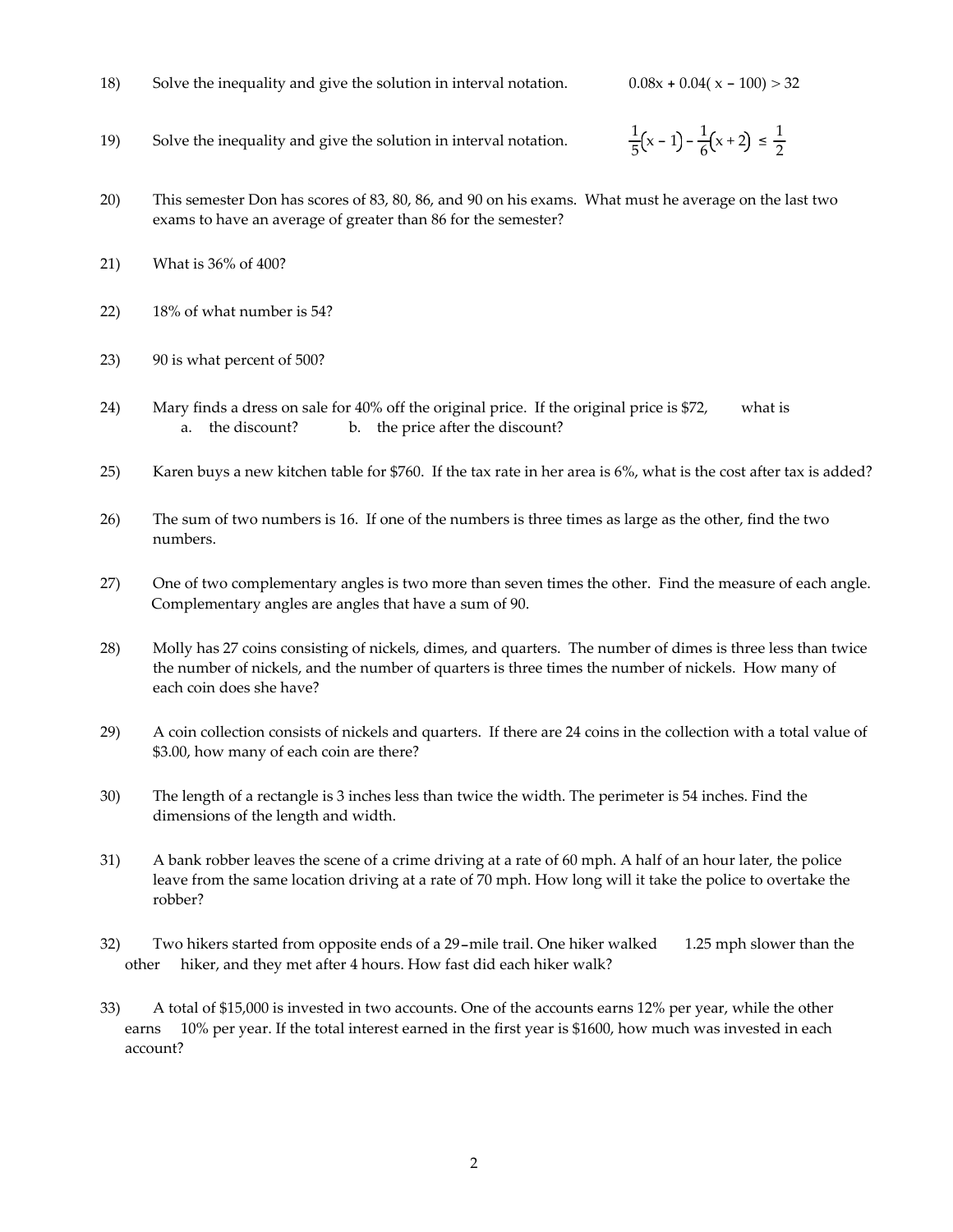- 34) Mary has money invested in two accounts. One account pays 8% annual interest and the other pays 9% annual interest. She has \$400 more in the account that pays 9% than she does in the other account. If the total interest after a year is \$155, how much is invested in each account?
- 35) How many milliliters of a 4% solution of medication must be added to 7 ml of a 1% solution to obtain a 3% solution of the medication?
- 36) How many liters of 100% pure acid should be added to 22 liters of a 30% acid solution to obtain a 45% acid solution?
- 37) Is  $(3, 1)$  a solution for  $2x y = 5$ ?
- 38) Find the slope of the line determined by the following pairs of points.  $(5, -3)$ ,  $(-5, -9)$
- 39) a. What is the slope of a vertical line?
	- b. What is the slope of a horizontal line?
- 40) Given:  $y = -\frac{1}{2}$ Find the x- and y-intercepts and one other point. Graph. y 4  $\cdot$  2+  $-6$   $-4$   $-2$   $-4$   $-2$   $-4$   $-3$   $-4$   $-6$   $-4$  $\cdots$   $2 + 2$  $\mathcal{A}=\mathcal{A}=\mathcal{A}=\mathcal{A}$  .  $\Delta \sim 10^{-1}$  $\bar{\lambda}$  $\begin{picture}(180,10) \put(0,0){\vector(1,0){10}} \put(10,0){\vector(1,0){10}} \put(10,0){\vector(1,0){10}} \put(10,0){\vector(1,0){10}} \put(10,0){\vector(1,0){10}} \put(10,0){\vector(1,0){10}} \put(10,0){\vector(1,0){10}} \put(10,0){\vector(1,0){10}} \put(10,0){\vector(1,0){10}} \put(10,0){\vector(1,0){10}} \put(10,0){\vector(1,0){10}} \put(10,0){\vector($
- 41) Given:  $y = -3$  Find the x- and y-intercepts and one other point. Graph.
- 42) Given:  $3x y = 6$  Find the x- and y-intercepts and one other point. Graph.



3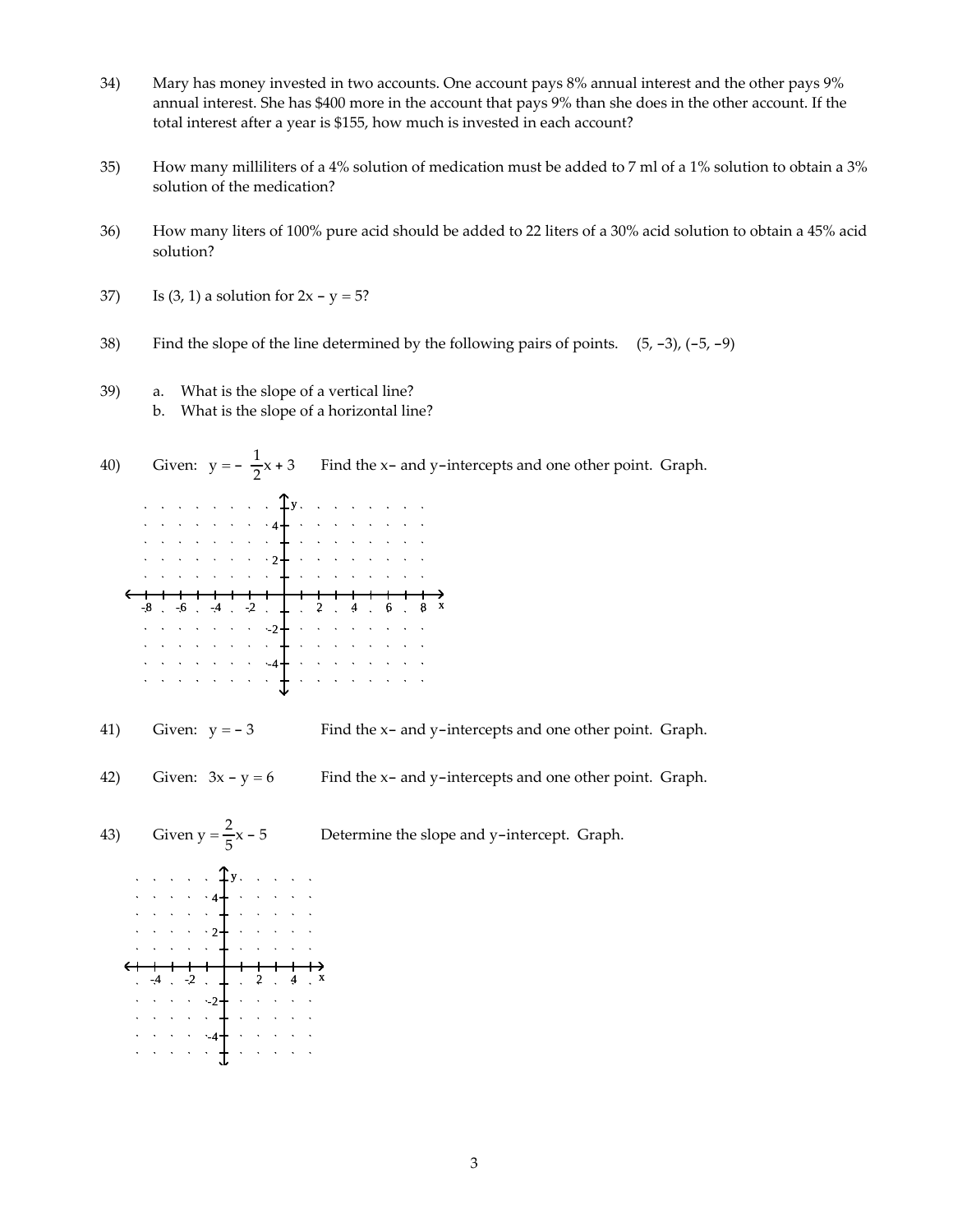

45) Given  $2x - 3y = 5$  Solve for y and determine the slope and y-intercept.

- 46) Find the coordinates of two points on the given line, and then use those coordinates to find the slope of the line.  $2x + y = 4$
- 47) Write the equation of a line that passes through the points  $(0, 3)$  and  $(5, -3)$ .
- 48) Write the equation of a line that passes through the points (-3, 2) and (-3, 5).
- 49) Write the equation of a line that passes through the points (-1, -5) and (-4, 1).

50) Write the equation of a line with slope of  $-\frac{3}{4}$  and passes through the point (-1, -5).

51) Write the equation of a line perpendicular to the line  $y = \frac{1}{5}x - 4$  and passes through the point (2, 3).

52) Write the equation of the line with 
$$
m = -\frac{3}{5}
$$
 passing through the point (-2, -4).

- 53) Write the equation of the line that has an x-intercept of -1 and a y-intercept of -3.
- 54) Write the equation of the line that contains the point (1, 3) and is parallel to the line  $x + 5y = 9$ .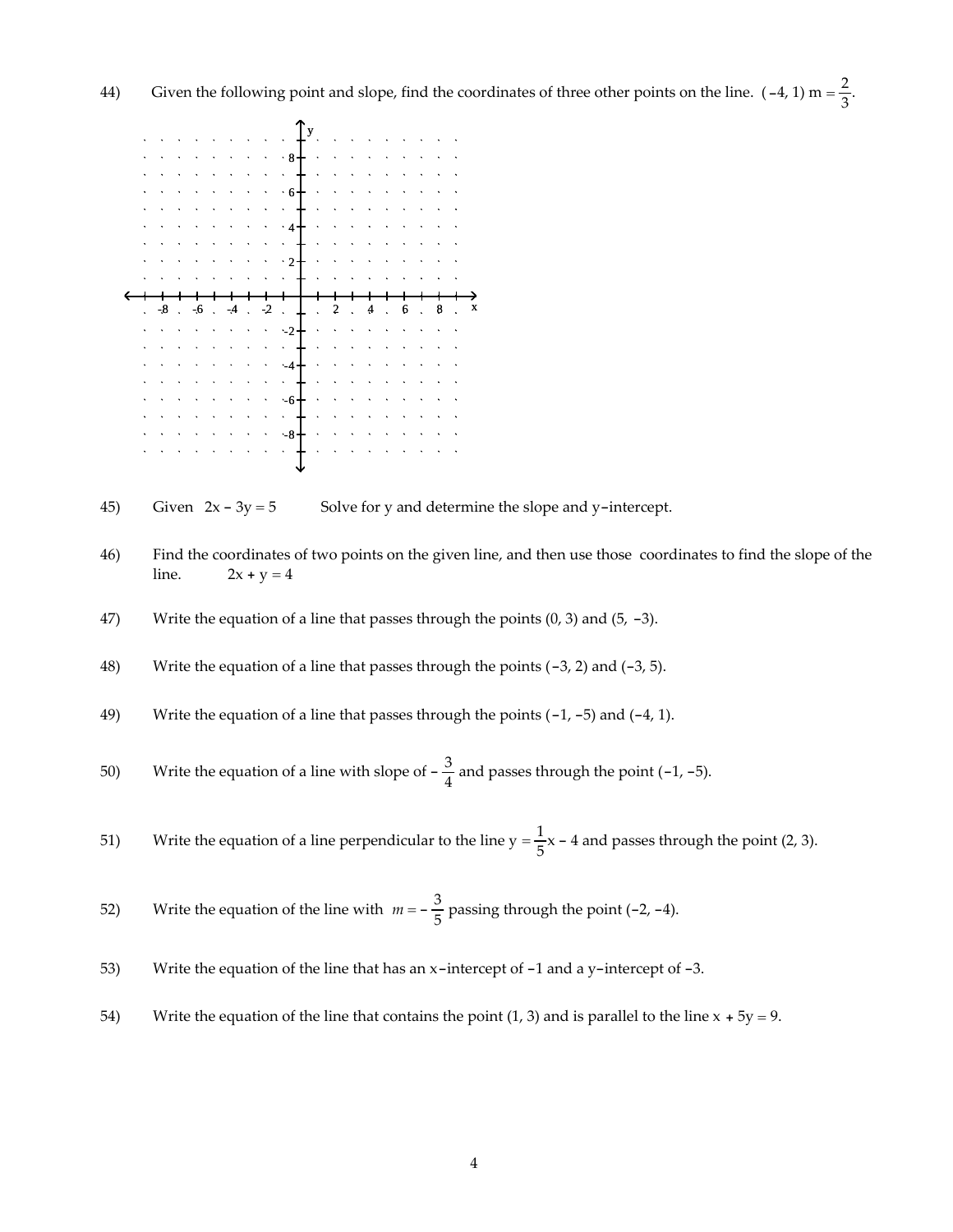- 55) A plumber charges \$80 plus \$40 for each hour of labor. Let *n* represents the number of hours of labor and *c* is the total cost.
	- a. Write a linear equation modeling the scenario.
	- b. Find the total bill if labor is 2 hours.
	- b. If the total bill is \$240, for how many hours of labor was the customer charged?
	- c. Graph the equation with *n* along the horizontal axis and *c* along the vertical axis.
	- d. What does the *c*-intercept represent?
- 56) In a certain city, the cost of a taxi ride is computed as follows: There is a fixed charge of \$2.95 as soon as you

get in the taxi, to which a charge of \$1.65 per mile is added. Find a linear equation that can be used to determine the cost, y, of an x-mile taxi ride, and use this equation to find the cost of a 5-mile taxi ride.

57) The cost of manufacturing a molded part is related to the quantity produced during a production run. When 100 parts are produced, the cost is \$300. When 600 parts are produced, the cost is \$2800. Find a linear equation that models cost, y in terms of the number of parts produced, x.

58) Solve using the substitution method:

\n
$$
y = -2x - 7
$$
\n
$$
3x + 2y = -10
$$
\n59) Solve using the substitution method:

\n
$$
2y - x = 7
$$
\n
$$
2x + 3y = 14
$$
\n60) Solve using the elimination by addition method:

\n
$$
15x - 8y = 8
$$
\n
$$
30x + 7y = -7
$$

61) Solve using the elimination by addition method: <sup>2</sup>  $\frac{2}{3}x + \frac{1}{2}y = \frac{5}{2}$ 2  $\frac{2}{5}x - y = \frac{1}{5}$ 

62) Solve using the elimination by addition method:  $2x - 6y = 8$  $x - 3y = 4$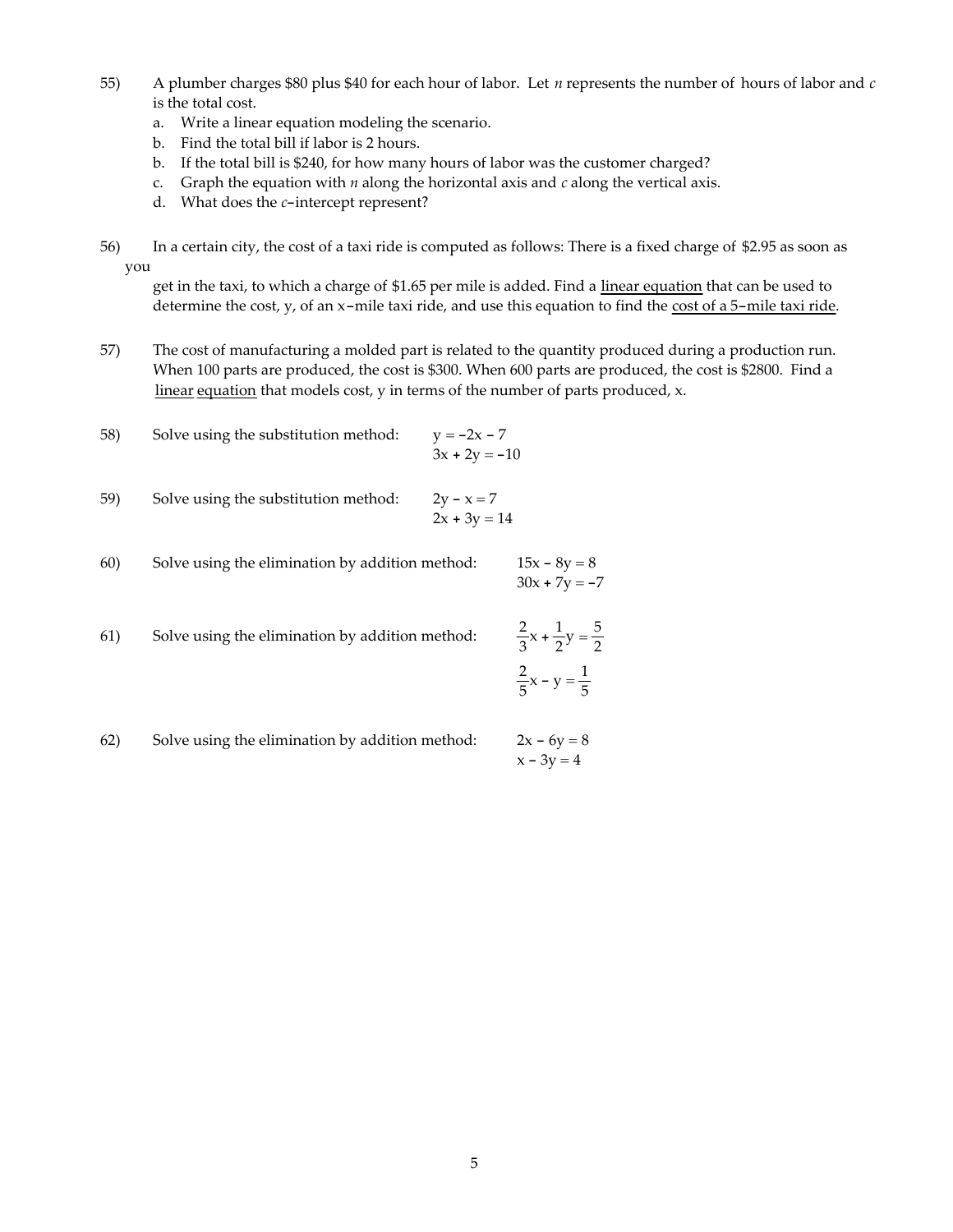

- 65) Suppose that the cost of 5 tennis balls and 4 golf balls is \$17. Furthermore, suppose that at the same prices, the cost of 3 tennis balls and 7 golf balls is \$20.55. Find the cost of one tennis ball and the cost of one golf ball.
- 66) Evaluate  $x^2 6x + 1$  when  $x = -2$

67) Simplify completely. Write with your answer with only positive exponents.

|         | a. $x^{-2}$ | b. $(-4)^{-3}$ |
|---------|-------------|----------------|
| c. $90$ |             | d. $-8^2$      |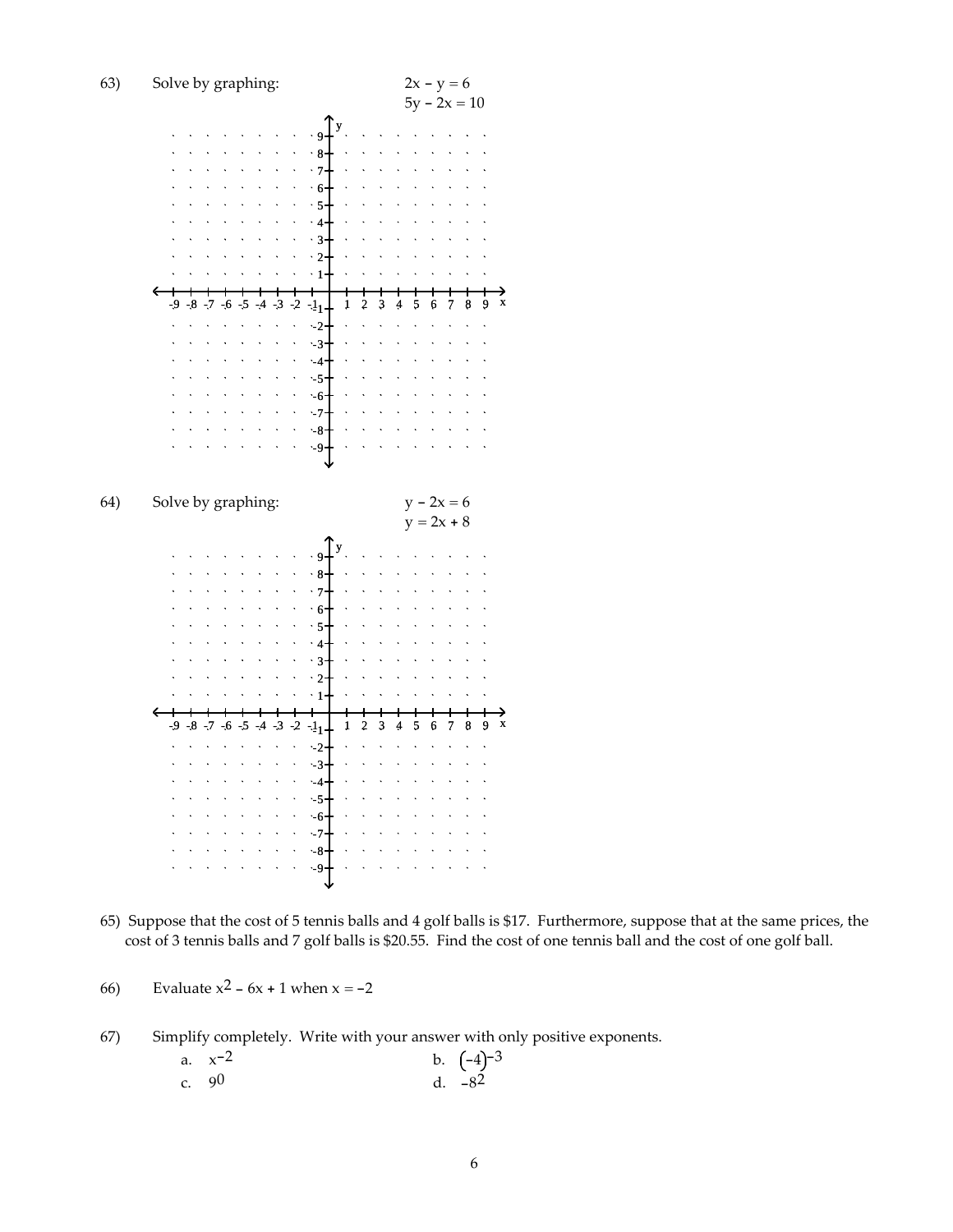68) If we neglect air resistance, the polynomial  $-16t^2 + h_0$  describes the height of a falling object after falling from an initial height h<sub>0</sub> for t seconds. A cliff is 1720 feet high. If a coin were dropped from the top of the cliff, how high would the coin be from the ground after 3 seconds?

$$
(3a - 2) - (-4a - 5a + 7)
$$

70) 
$$
(-2x^2 + 3x - 5) + (3x^2 + 5x + 2) + (-3x^2 - 8)
$$

71) 
$$
(2n^2 - n + 6) - (-3n^2 - 2n + 3)
$$

72) 
$$
(3 a2 b4) (-5 a b2) (-2b)
$$

73) 
$$
(-\frac{1}{2}a^2b^3)(\frac{2}{3}a b^4)
$$

74)  $(-3x^2y^5)^3$ 

$$
75) \qquad -4 \times 2 \times 3 \left(3 \times 2 + 2 \times -4\right)
$$

76) 
$$
(-2 \times y)^3 (-x^3 y^4)^2
$$

- 77)  $(x + 3) (x 5)$
- 78) (2x 3) (4 x + 2)
- 79) (2x 5) ( 2x2 3x + 2)
- 80)  $(x 4)^2$
- 81) (6x + 5) 2
- 82)  $-2x(3x + 1)(3x 1)$

$$
83) \frac{x^3}{x^5}
$$

$$
84) \qquad \frac{p^{-3}}{p^{-7}}
$$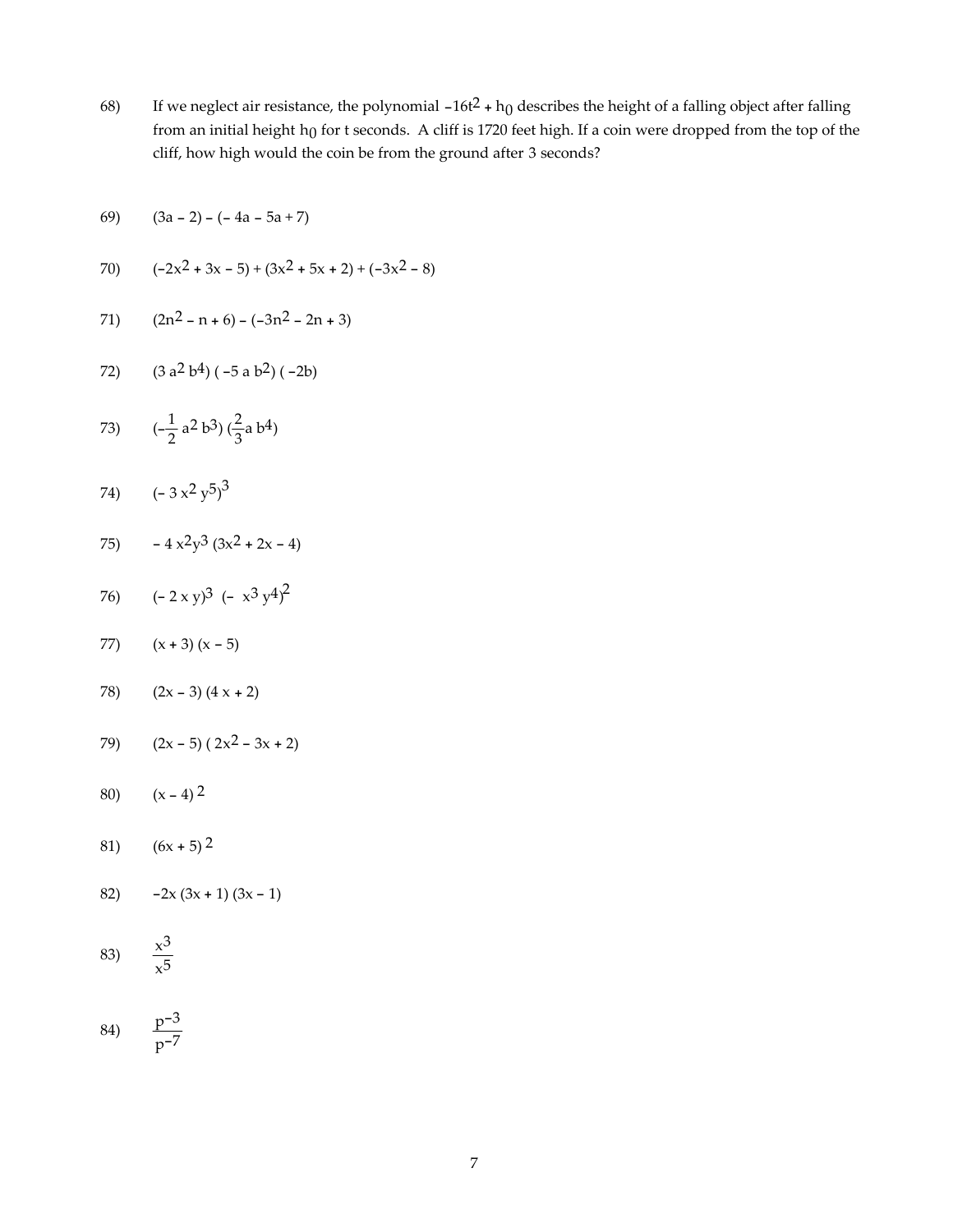85) 
$$
\frac{-60 \text{ a}^4 \text{b}^3}{-15 \text{ a}^2 \text{b}^7}
$$

$$
86 \qquad \frac{-20 \text{ a}^4 \text{ b}^2 + 36 \text{ a}^3 \text{ b} - 12 \text{ a} \text{ b}^5}{-4 \text{ a} \text{ b}^2}
$$

$$
87\qquad \left(-4\,a^3\,b^{-2}\,c\right)^2
$$

$$
88) \quad \left(\frac{x^{-4}}{x^2}\right)^5
$$

$$
89 \frac{4xy^{-2}z^{2}}{x^{-3}y^{3}z^{-1}}
$$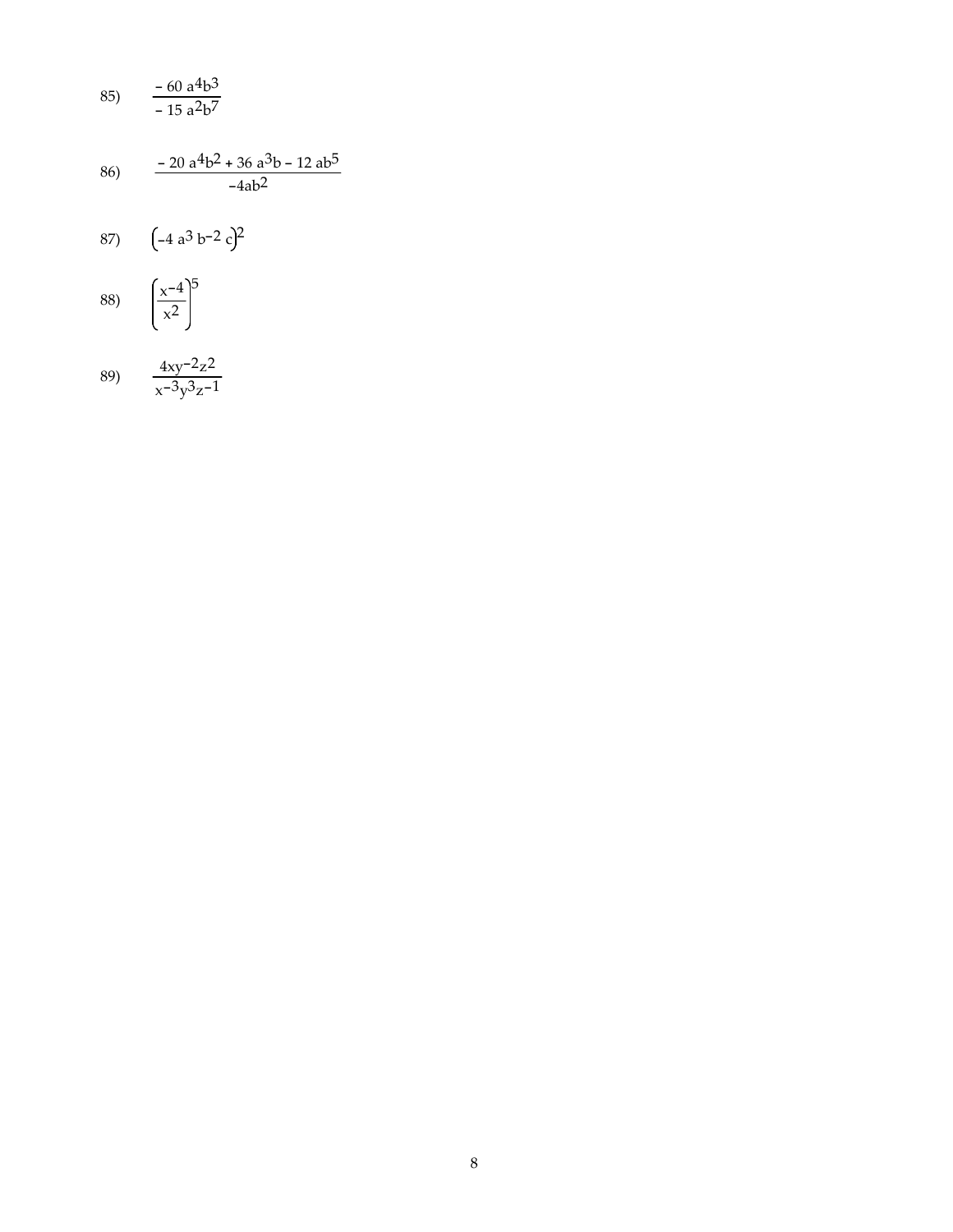$1) -58$ 2)  $x = -\frac{28}{3}$ 3)  $x = -30$ 4)  $x = -\frac{13}{6}$ 5)  $x = 1$ 6)  $n = \frac{14}{9}$ 7)  $x = -2$ 8)  $x = -3$ 9)  $x = -\frac{2}{3}$ 10)  $x = 12$ 11)  $x = 4$ 12)  $x = 7$ 13) h =  $\frac{88}{3\pi}$ in 14) 60 15) a  $<\frac{1}{2}$  $\xrightarrow{-5}$  -4 -3 -2 -1 0 1 2 3 4 5 16)  $x \ge \frac{2}{5}$   $[\frac{2}{5}, \infty)$ 17)  $x \ge -\frac{30}{7}$   $\left[-\frac{30}{7}, \infty\right)$ 18)  $x > 300$  $(300, \infty)$  $(-\infty, 31]$ 19)  $x \le 31$ 20)  $x > 88.5$ 21) 144 22) 300 23) 18% 24) a. \$28.80 b. \$43.20 25) \$805.60 26) 4, 12 27) 11°, 79° 28)  $N = 5$ ,  $D = 7$ ,  $Q = 15$ 29)  $N = 15, Q = 9$ 30) 10 in. by 17 in. 31) 3 hours 32) 4.25 mph and 3 mph 33) \$5000 @ 12%, \$10,000 @ 10% 34) \$700 @ 8%, \$1100 @ 9% 35) 14 ml 36) 6 liters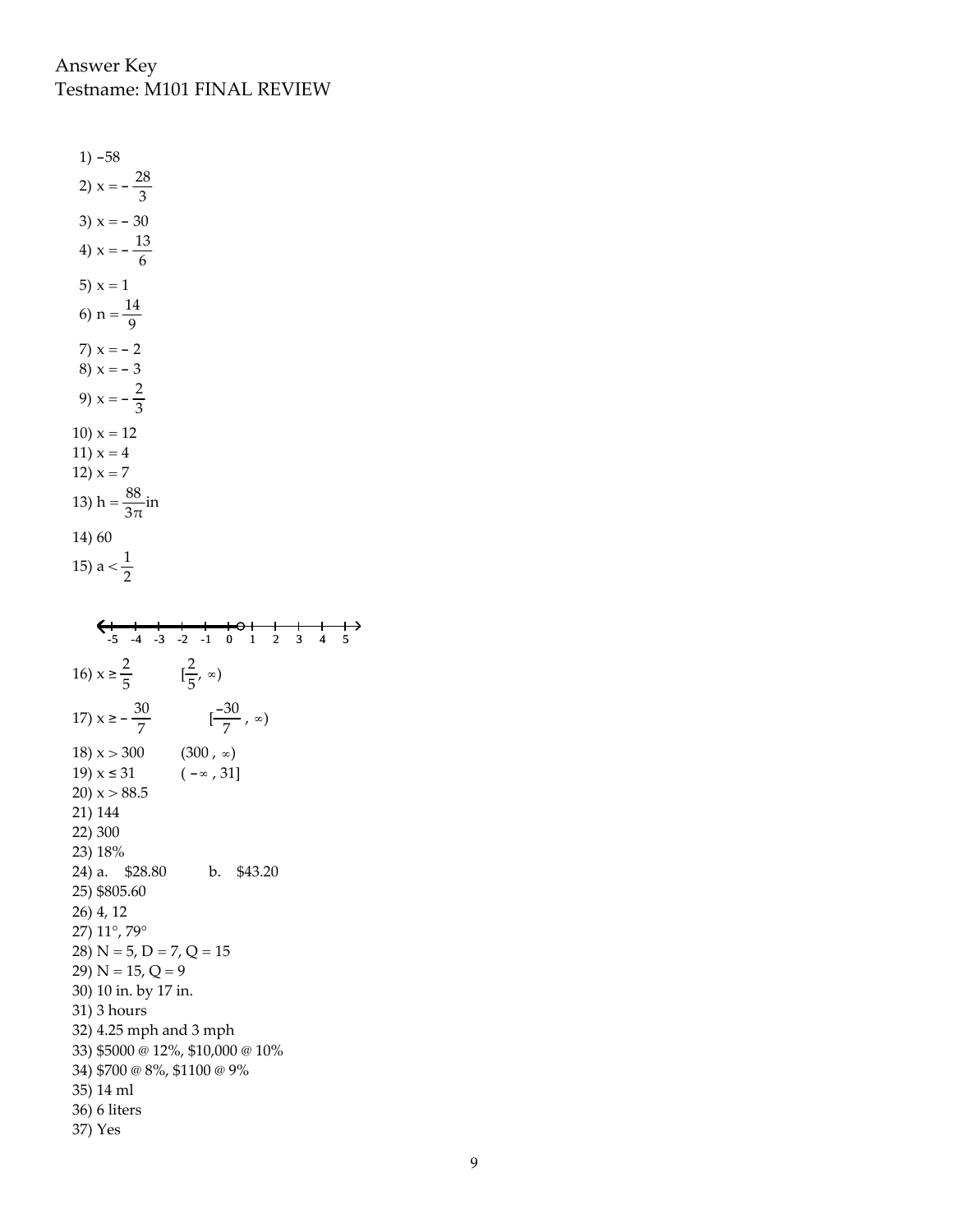

39) a. no slope or undefined b.  $m = 0$ 40) y intercept (0, 3), x intercept (6, 0)  $\cdots$   $\cdots$   $\cdots$   $\cdots$   $\uparrow$  $\mathbb{R}^2$  $\ddot{\phantom{a}}$  $\bar{\mathbf{r}}$  $\ddot{\phantom{a}}$ 4 ን  $\cdot$  2  $\ddotsc$  $\mathbf{v}$  $\leftarrow$  $-8$  -7 -6 -5 -4 -3 -2  $-1$ <sub>1</sub> - 1 2 3 4 5 6  $\rightarrow$  8x  $\frac{2}{2}$  -2  $\mathcal{L}_{\mathcal{A}}$  .  $\mathcal{L}^{\mathcal{A}}$  ,  $\mathcal{L}^{\mathcal{A}}$  ,  $\mathcal{L}^{\mathcal{A}}$  ,  $\mathcal{L}^{\mathcal{A}}$  $\sim$ -3 -4  $-5+$  $\ddot{\phantom{a}}$  $\lambda$  $\mathbf{A}$  $\hat{\mathbf{v}}$ 41) no x-intercepts y-intercept is (0,-3)  $\therefore$   $\therefore$   $4^{\text{T}}$ y.  $\mathbb{R}^2$ i.  $\ddot{\phantom{a}}$  $\cdot$  3- $\cdot$  2+  $\bar{\mathcal{A}}$  $\bar{\mathcal{A}}$  $\sim$  $\mathcal{L}$  $\sim$  $\mathcal{A}$  $\sim$  $\ddot{ }$  1  $\hat{\mathcal{A}}$  $\sim$   $\sim$  $\bar{\mathcal{A}}$  $-4$   $-3$   $-2$   $-1$  1 2 3 4 x  $\cdot$  -2  $\ddot{\phantom{1}}$ -3  $\cdot$  -4  $\hat{\mathbf{v}}$  $\mathcal{L}$  $\bar{\mathcal{A}}$  $\bar{\mathcal{A}}$  $\hat{\mathbf{x}}$ 42) x-intercepts  $(2, 0)$  y-intercept is  $(0,-6)$ y  $\ddot{\phantom{a}}$ 6 4  $\mathcal{L}$  $\cdot$  2  $\mathbf{v}$  $-6$   $-4$   $-2$   $-1$   $/2$   $4$   $6$  $\mathbf{v} = \mathbf{v} - \mathbf{v}$  ,  $\mathbf{v} = \mathbf{v}$  $-2$  $\mathcal{L}^{\text{max}}$  $\sim$  $\mathcal{L}^{\mathcal{A}}$  ,  $\mathcal{L}^{\mathcal{A}}$  ,  $\mathcal{L}^{\mathcal{A}}$  ,  $\mathcal{L}^{\mathcal{A}}$  ,  $\sim$   $\sim$  $\Delta$  $\sim$  $\Delta$  $\sqrt{1-\sqrt{1-\lambda}}$  .  $\sqrt{1-\lambda}$  $\Delta$ -4  $\ddot{\phantom{1}}$  $\Delta$  $\mathbf{v} = \mathbf{v} + \mathbf{v} + \mathbf{v}$  $\sim$  $\mathbf{A}$  $\ddot{\phantom{a}}$  $\sim$  $\Delta \sim 10^{-11}$  $\ddot{\phantom{a}}$ -6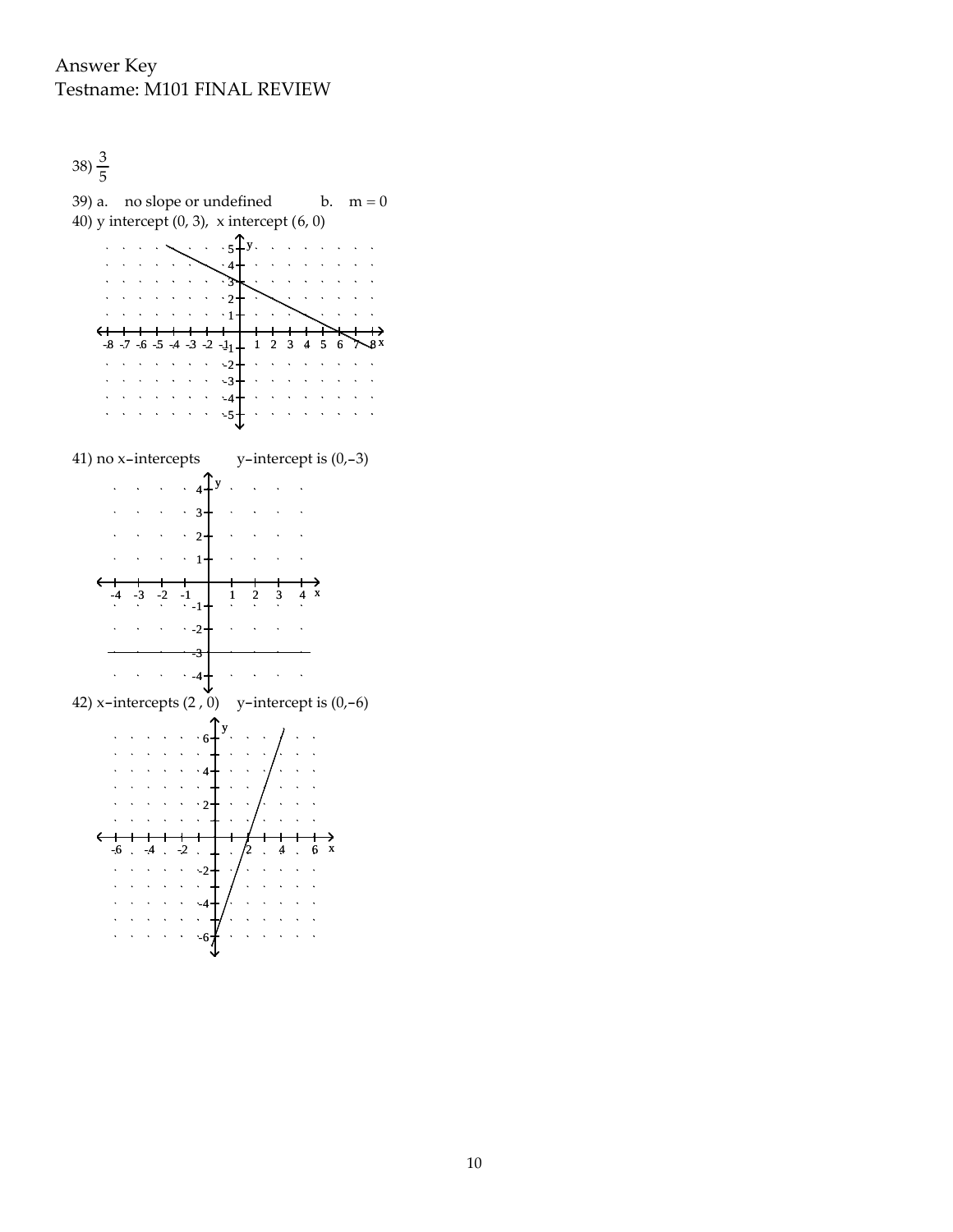

\$11.20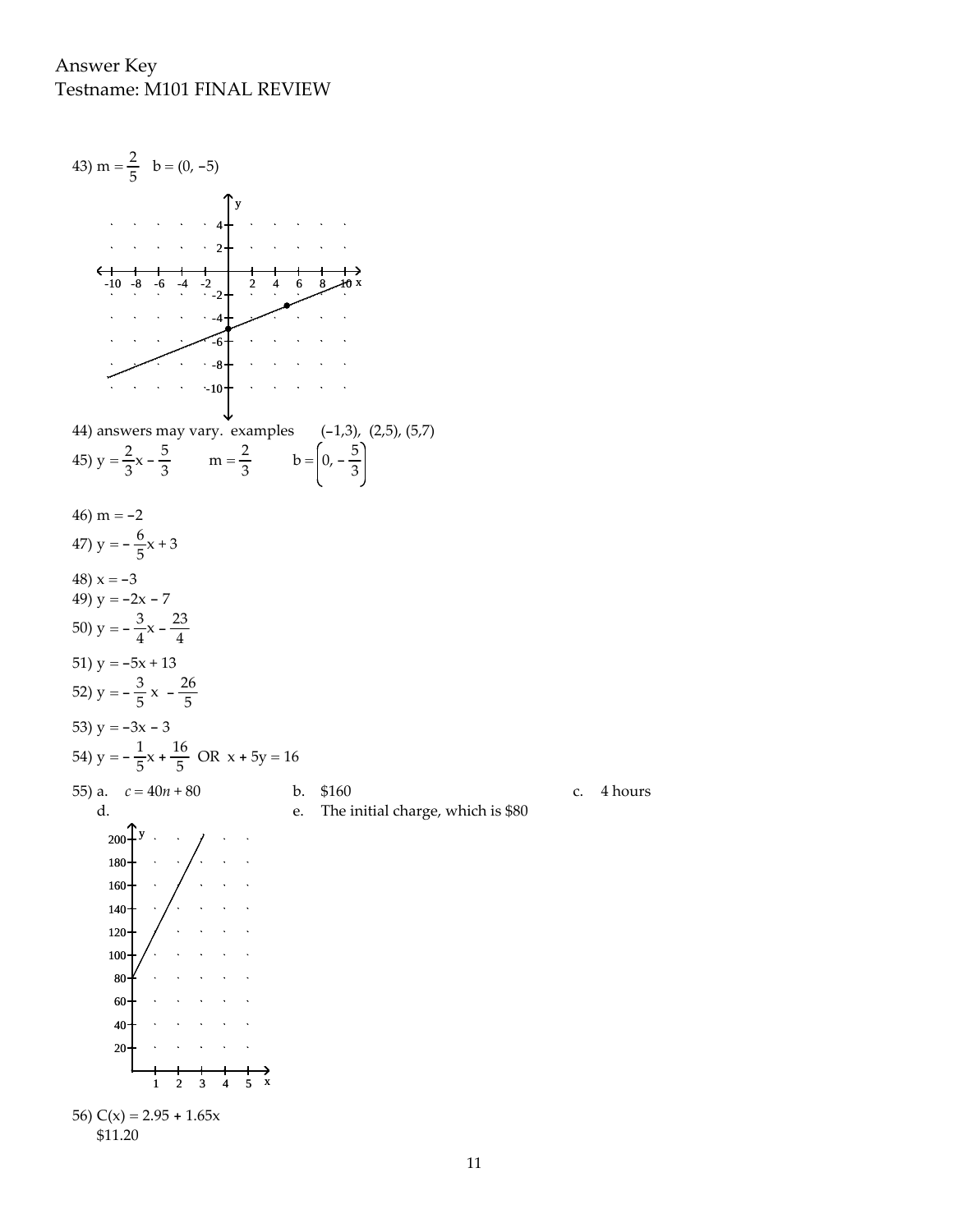

64)  $\emptyset$  (lines are parallel)



65) \$1.60 for a tennis ball and \$2.25 for a golf ball 66) 17

67) a.  $\frac{1}{x^2}$  $\frac{1}{x^2}$  b.  $-\frac{1}{64}$  c. 1 d. -64 68) 1576 ft 69) 12a - 9 70)  $-2x^2 + 8x - 11$ 71)  $5n^2 + n + 3$ 72) 30 a3 b7 73) –  $\frac{1}{3}$  a<sup>3</sup> b<sup>7</sup> 74) - 27 $\,x^6\,{\rm y}^{15}$ 75) - 12  $x^4y^3$  - 8  $x^3y^3$  + 16  $x^2y^3$ 76) - 8  $x^9y^{11}$